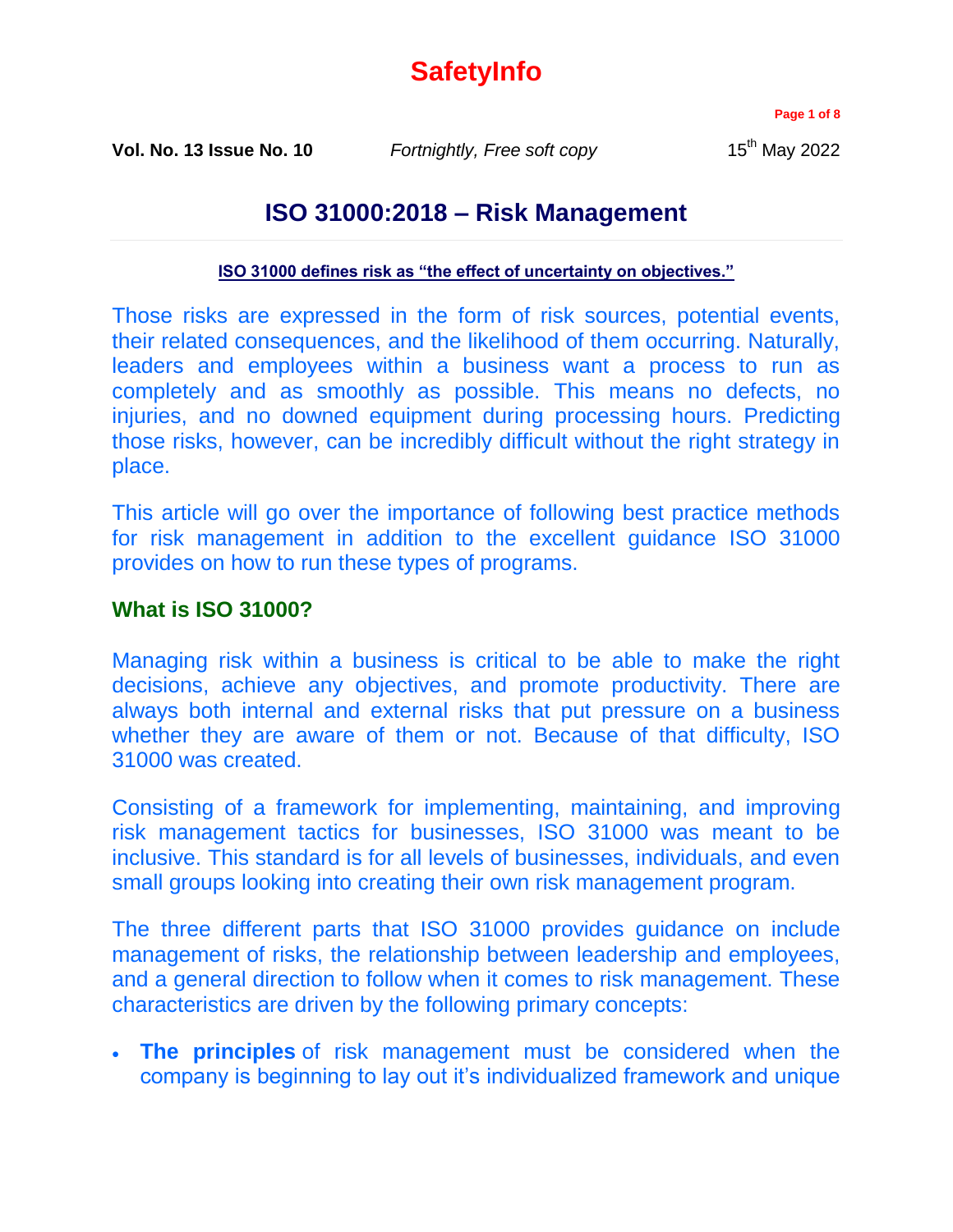process. Risk management principles exist to provide guidance on managing uncertainty.

- **The framework** exists to help facilities implement their own risk management program into daily activities. Successfully implementing this part of the risk management strategy heavily relies on top management buy in as well as stakeholder participation.
- **The process** is where the nitty gritty stuff happens. It is the application of company policies and procedures to work towards monitoring and reporting risk. It can be applied at any level of the business structure and heavily relies on decision making.

Risk management is impossible without all three of these concepts and their individual focuses. With that being said, each of those three core concepts will be gone over in more depth as this article progresses.

#### **The Principles of Risk Management**

Managing uncertainty is essential to be successful in taking the right amount of risk, as well as utilizing the right kind of risk. To do so, becoming familiar with the eight principles of ISO 31000 must be step number one. The eight principles of risk management hold value creation and the protection of that value at its core. Those principles include:

- 1. **Integration** To be successful, risk management must be integrated into all existing business operations. There is no action without risk.
- 2. **Structured** Having a structured and comprehensive approach to risk management means formulating a plan and having all the information ready to go.
- 3. **Customized** ISO's 31000 framework as well as the processes the company employs must be customized to their needs. There is no one size fits all option for risk management. A risk management program for office work is going to be wildly different from a risk management program for a car manufacturing plant.
- 4. **Inclusive** It's not just the company itself that takes care of a risk management program, all stakeholders must also be involved. It's a team effort!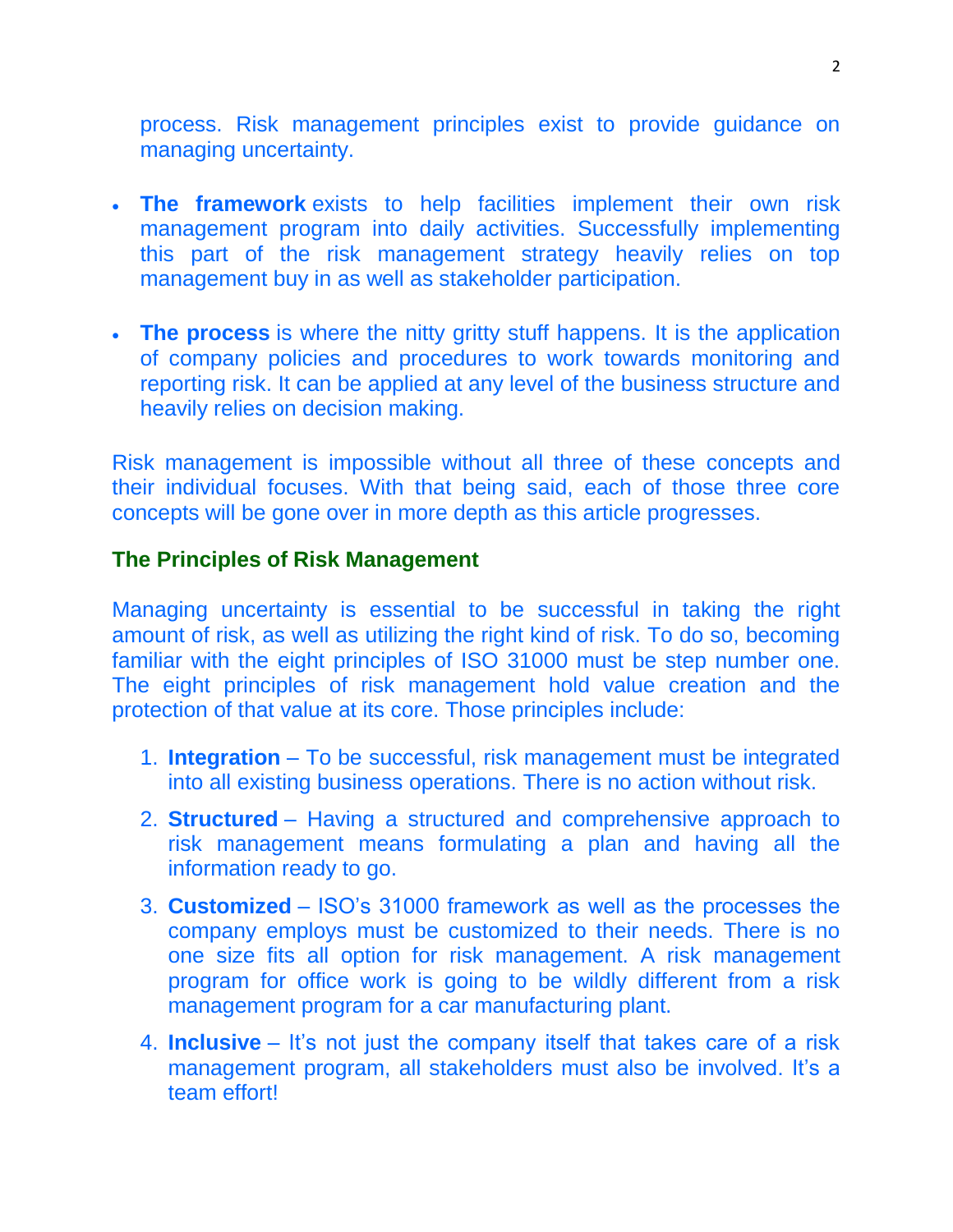- 5. **Dynamic** This means being proactive and responding to changes by first detecting or anticipating a problem before it reaches catastrophic failure rates.
- 6. **Accountable** Staying knowledgeable about any limitations the process may encounter because of a lack of available information is incredibly important for risk management programs.
- 7. **Considerate** Out of all the stages within a risk management program it is important to put people first. Your employees, stakeholders, and customers are relying on a final item that brings forth value. Controlling those risks is one of the primary reasons why good product is delivered.
- 8. **Continuously Improving** By learning and experiencing the current risk management strategy, you will always be finding areas that need improvement. Acting upon that improvement completes the risk management cycle, bringing your company that much closer to a safer and more perfect process.

The above principles must be considered first before drafting the company's framework for managing risk.

## **Understanding the ISO 31000 Framework**

The purpose of the ISO 31000 framework is to help companies integrate risk management into their daily activities. It must be remembered that each of the pieces of an ISO 31000 framework for risk management make up a rough guideline. This is because there is no one-size-fits all with risk management, every company is different.

The components of a risk management framework are as follows:

- **Leadership and Commitment** Ensure risk management is integrated into all activities. Leaders can demonstrate their commitment by customizing their unique framework, managing risk efforts with the right resources, and keeping everyone involved accountable.
- **Integration** Put in the effort to understand the organization's structure and context for risk management. In terms of integration, risk management must be a part of the organizational purpose, governance, leadership, commitment, strategy, objectives, and operations. It is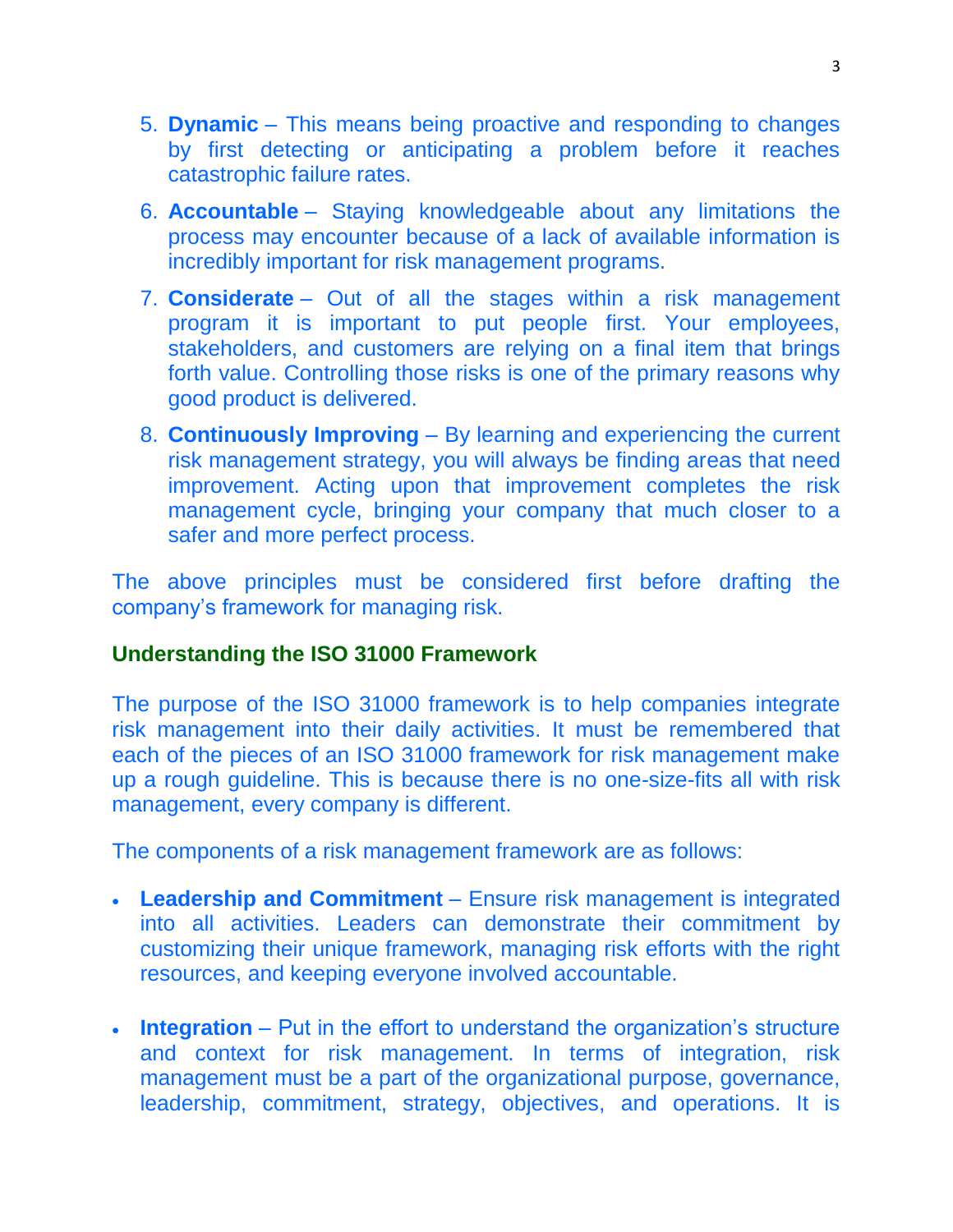necessary for companies to be dynamic in terms of integrating risk management practices.

These next four components of the ISO 31000 framework are often linked to the Plan, Do, Check, Act cycle. However, ISO refers to it as the Plan, Implement, Measure, Learn system.

- **Design** Understand fully both the internal and external context of the company's purpose and where risk is involved.
- **Implementation** Decision-making takes high priority during implementation. This involves developing a plan, identifying when and where decisions are made, and understanding how to manage risk.
- **Evaluation** Periodically measuring the performance of the risk management framework against indicators, behavior, plans, and its purpose is necessary for decision-making that involves changes. If the management system is not helping the company achieve its objectives, something must be altered.
- **Improvement** There are two different factors here, adapting and continually improving. Adapting requires the risk management framework to address both external and internal changes within a process to improve value. Continually improving requires maintaining and evolving integration, therefore improving the effectiveness of the risk management framework.

#### **Notice any similarities?**

The ISO 31000 framework shares a lot of the same descriptor words as the ISO 31000 principles! While it may seem redundant, these similarities point to how closely linked the strategy's objectives are (the principles) and how those objectives can be reached (the framework).

#### **Types of Risks**

You may be surprised to know that risk can affect the workplace either negatively or positively. This is because risk, in this context, is expressed through the **sources** of risk, **potential** events, the **consequences** of taking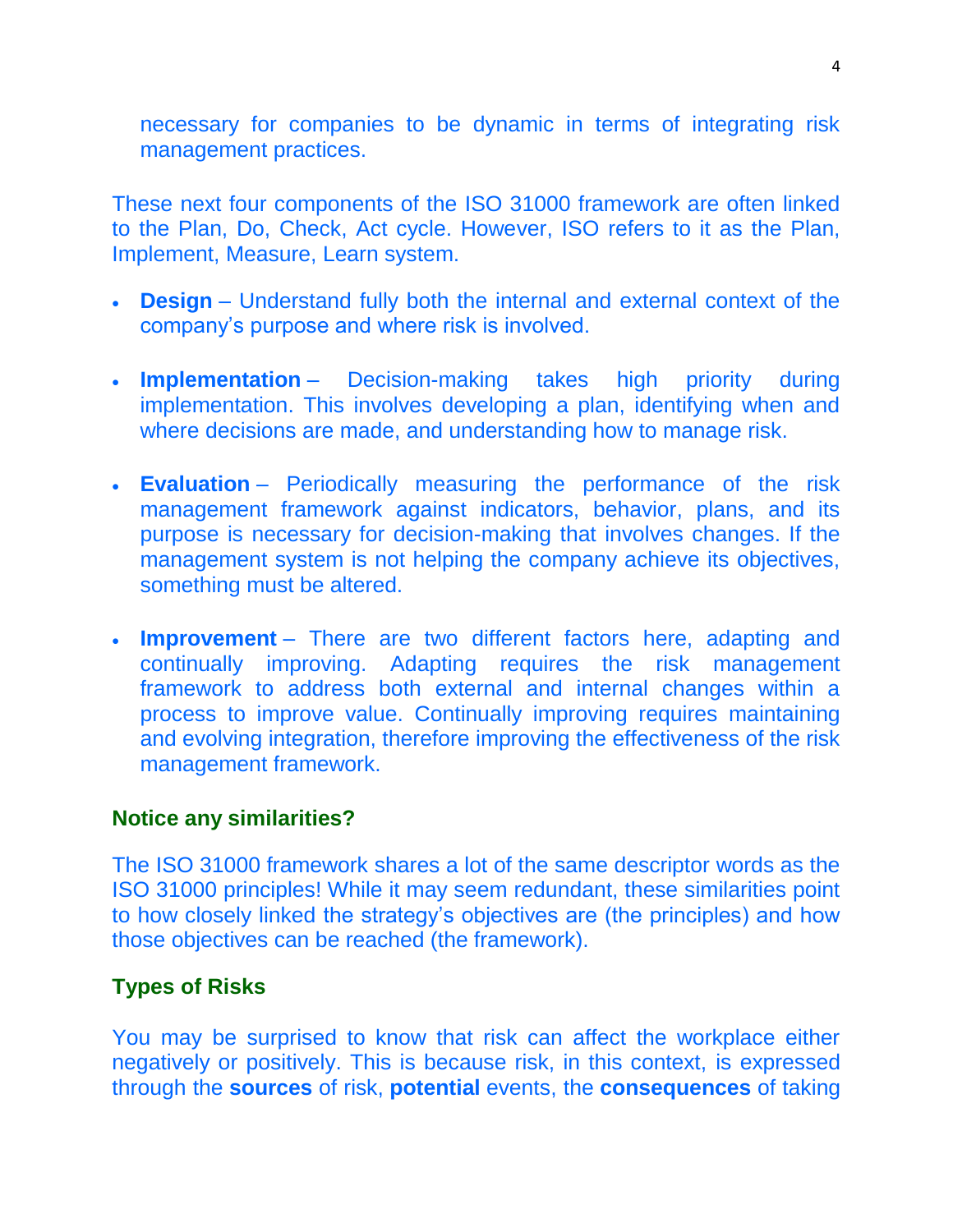any risks, and the **likelihood** of those consequences coming to fruition. With that being said, the definition of risk within an industry is quite a bit more ambiguous than what we may attribute as risky behavior normally.

There are three different categories of risk that ISO 31000 specifies:

#### 1. **A hazard risk is classified as a negative outcome to an uncertain event.**

- 1. Hazard risks are more than just work-related injuries and illnesses. Remember, it's an outcome with a negative effect on the company. This can mean anything from marketing risks to financial risks.
- 2. Try using the hierarchy of hazards to mitigate these hazard risks, at least for the safety related risks.

#### 2. **A control risk is defined by its innate sense of uncertainty. It is the uncertainty of an event occurring, but also not knowing what the consequences hold if it does take place.**

- 1. Control risks are a bit more difficult to tackle as both sides are unknown. What it comes down to is project management and critical decision-making.
- 2. Remember that sometimes risks must be taken!

### 3. **The last risk option is referred to as opportunity. This is when an uncertain event occurs, and positive consequences follow.**

- 1. Taking an opportunity risk, while uncertain if it will happen, the outcome is known within reason. However, there are some companies that have a higher risk tolerance than others.
- 2. Opportunity risks may present themselves as workers needing and wanting a new space to accommodate their growing department. The positive consequences result in happier and healthier employees that are safer and more satisfied with their jobs.

Recognizing these types of risks and establishing a standard tolerance level for approaching risks is critical for creating a robust risk management program. Without this, risk treatment and the collaboration that goes into a risk management process will lack a basic understanding of risk level.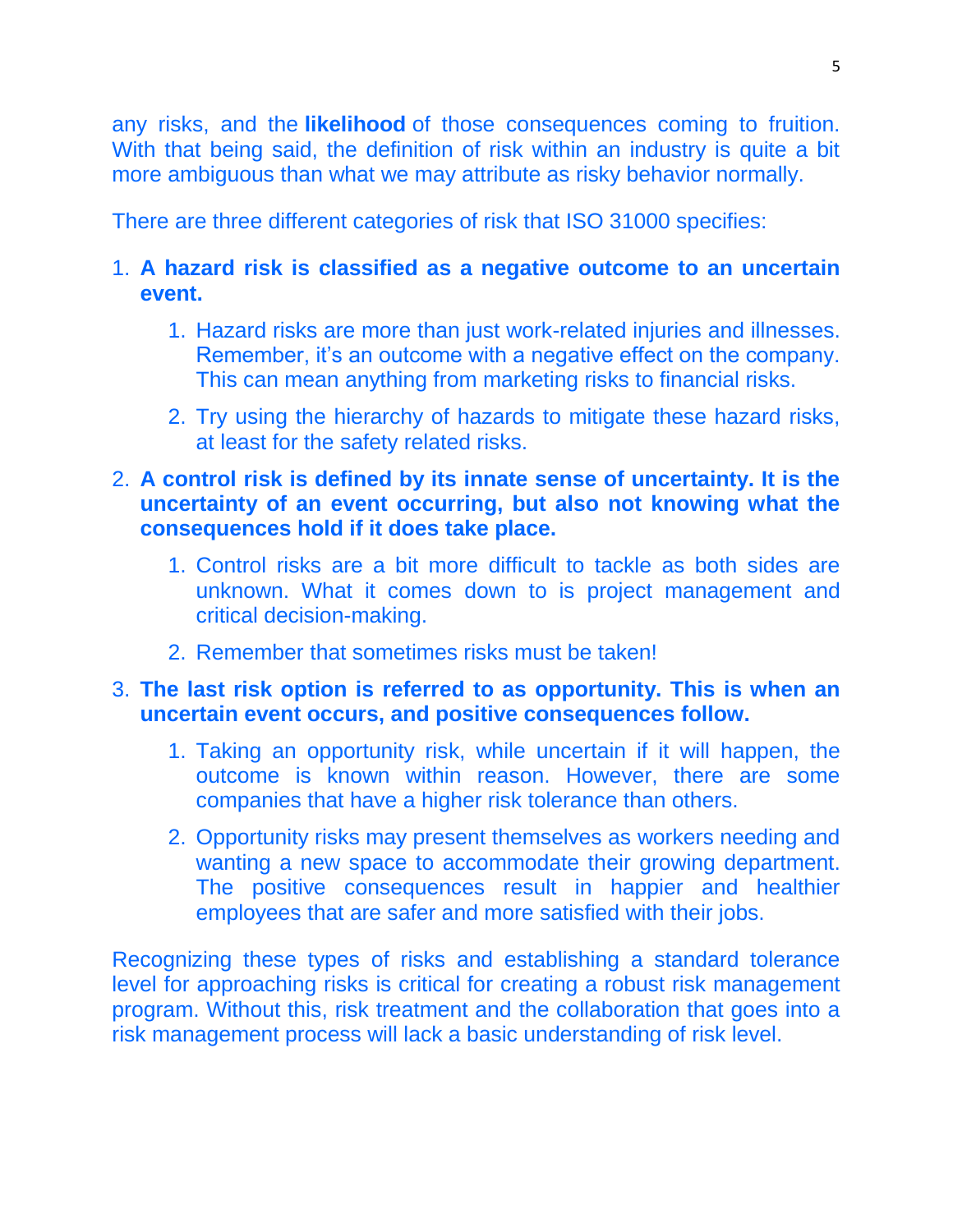#### **The Risk Management Process**

The risk management process is iterative due to the often-repetitive nature of select steps to generate different risk management outcomes. The risk management process utilizes the systematic application of policies and procedures in relation to communication, establishing context, and monitoring, treating, reviewing, and documenting risk within workplace objective and activities.

The diagram that ISO 31000 provides for visualizing the risk management process has several different pieces. The very center is where it all begins. Risk assessment, risk treatment, and the scope, context, and criteria of the business' efforts in risk management is located there. The next layer involves communication and consultation as well as monitoring and review. The last part of this diagram is the recording and reporting section.

Think of this diagram as proceeding from the inside out, where the identified risk is focused on first. The farther out the layers go in this diagram, the more information the user has obtained to work with. All of which eventually leads them to making a calculated decision for the company.

#### **Workplace Safety & Risk Management**

Workplace safety is defined as the level of safety, health, and well-being employees are subject to in their working environment. OSHA and other regulatory organizations take this subject very seriously by either enforcing safety guidelines for unique environments or creating new voluntary standards that have been proven to decrease workplace accidents.

With that being said, workplace safety and risk management go hand in hand when it comes to business operations. You can't have one without the other, and because of that, it is important to establish and follow the risk management program guidelines put out by ISO 31000.

#### **Hazard Risk Assessment**

Remember when we discussed the center of the risk management process that ISO outlines? Within the center of risk assessment there are three different categories: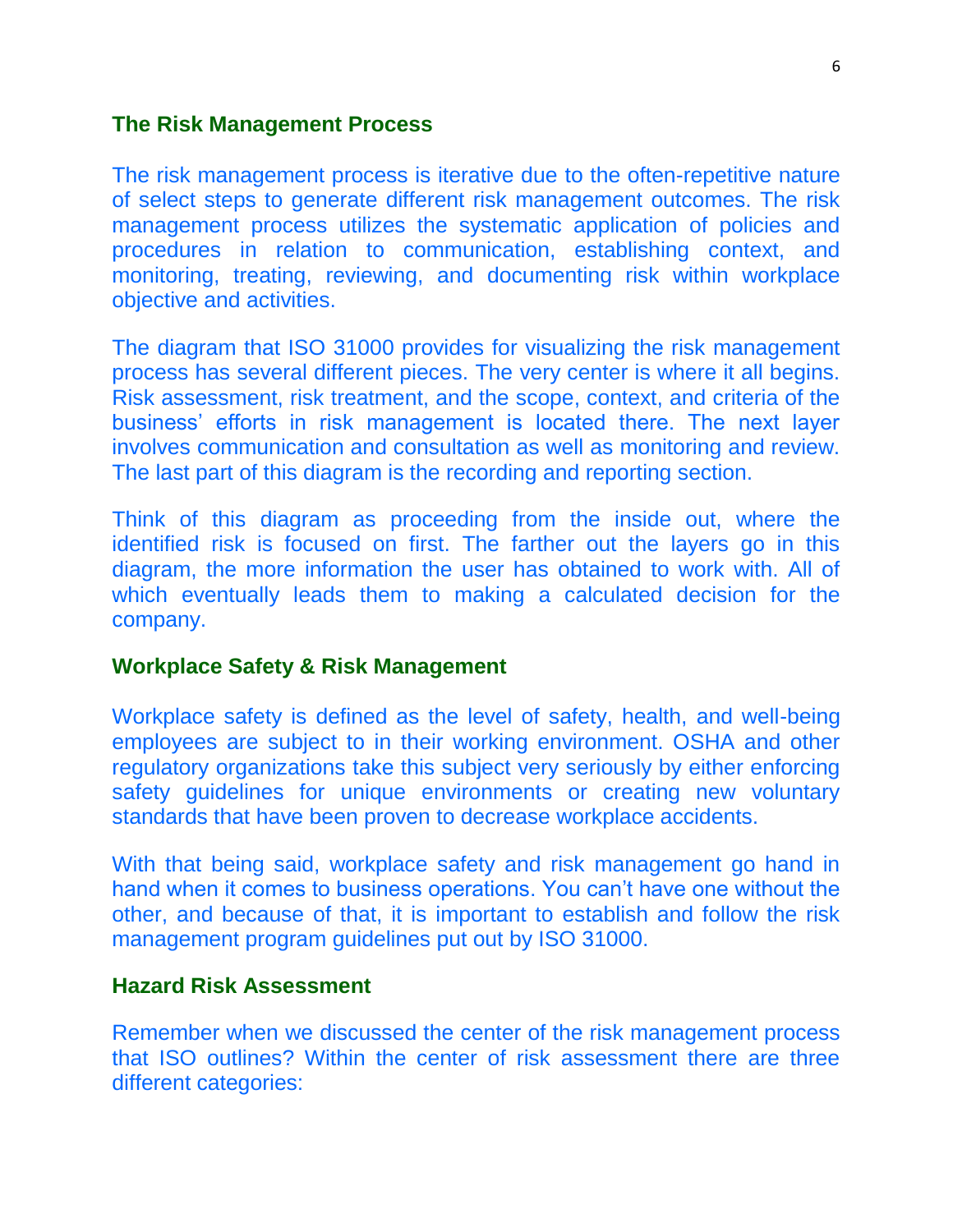- 1. Risk Identification
- 2. Risk Analysis
- 3. Risk Evaluation

Once these three components have been identified and defined, the user must then figure out who exactly is at risk, as well as document all their findings. These are the basic steps of a hazard risk assessment, you can learn more about it in our risk assessment article here.

#### Similar Articles

- Understanding Risk Assessments in the Workplace
- ISO 45003: Understanding Psychosocial Risks within the Workplace
- Quality Management Systems (ISO 9001:2015)
- Quality, Health, Safety, Environment (QHSE) Management Systems
- Job Hazard Analysis: Addressing Coronavirus Risk in Your Workplace
- Peter Drucker: The Founder of Modern Management Studies
- What is Logistics Management? (Supply Chain)
- Warehouse Management (Supply Chain Systems + Visual Management)